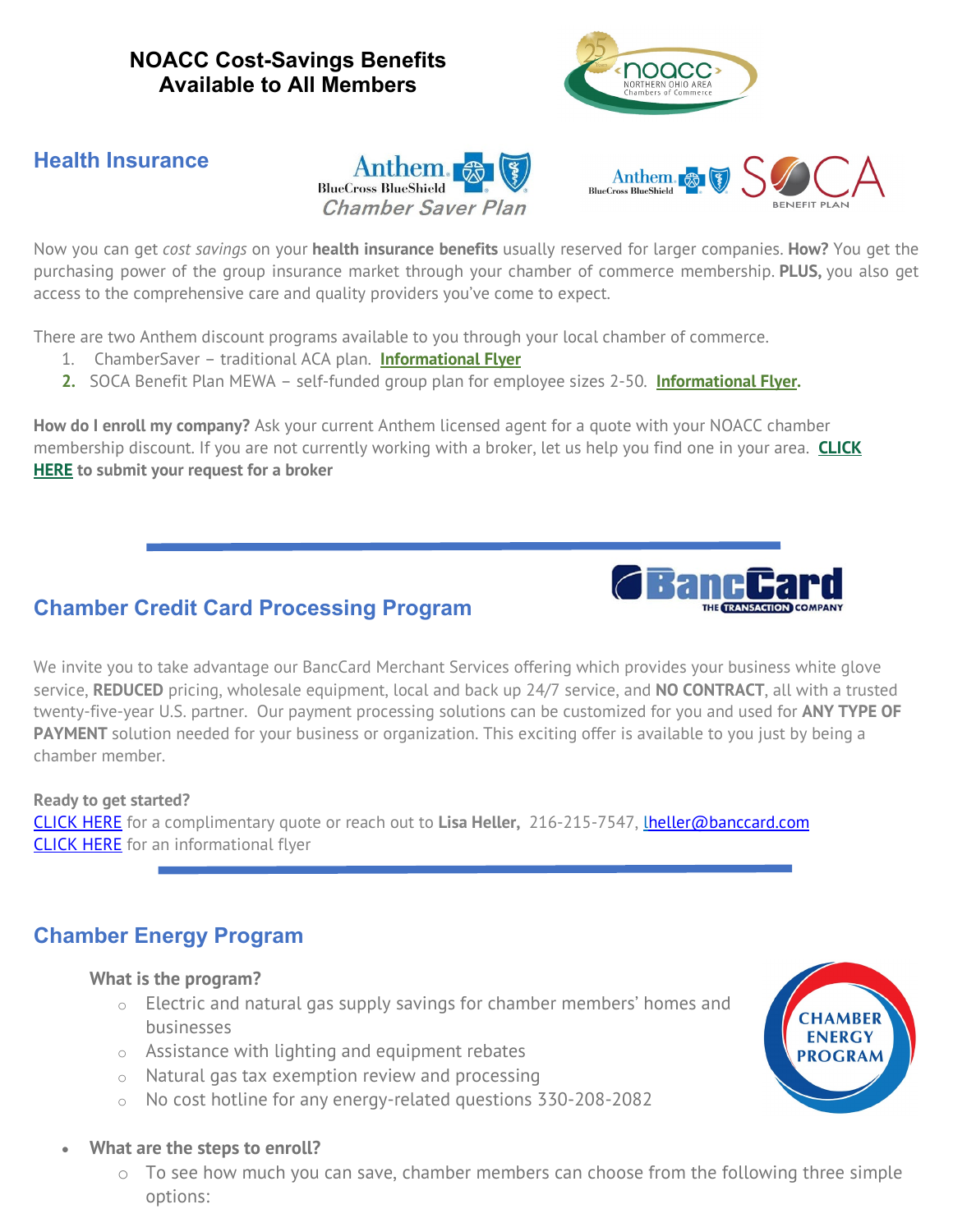- Call 330-208-2082
- Email a recent electric or gas bill (all pages) to **[chamberenergy@ceateam.com](mailto:chamberenergy@ceateam.com)**
- Fax a recent electric or gas bill (all pages) to 330-721-8111 **[Inquiry Form](https://noacc.org/wp-content/uploads/2020/04/Chamber-Energy-Flyer-with-Inquiry-Form_NOACC.pdf)**

# **Payroll Processing**

#### **Chamber Payroll Program**

Heartland Payroll allows you to process payroll with ease and confidence. You will enjoy support when you need it, 24/7 payroll access, the convenience of having a local partner, fair and transparent pricing, and a support center with access to all the forms you need. Payroll made easy.

#### **[Payroll Information Sheet](https://noacc.org/wp-content/uploads/2021/02/Payroll.pdf)**

# **Managed Care Organization (MCO)**

Workers Compensation is a major cost of doing business. Lost-time claims can increase premiums if not handled properly. It is the MCO's job to make sure injured workers receive care and return to work safely and promptly. NOACC has chosen HMS (Health Management Solutions) as it's MCO services provider. (This program is paid for by the State of Ohio, and employers can only change companies during open enrollment.)

[Informational Sheet](https://noacc.org/wp-content/uploads/2020/04/2019-HMS-NOACC-MCO-Partnership-Overview-4-19-Template-1.pdf)

# **Office Supplies/Printing Copying**

#### **Outstanding Discounts on Office Supplies and Services**

Office Depot and Office Max have designed an exclusive discount program for NOACC Members and Power of More Members for full-service printing and copying.

[Exclusive Member](https://noacc.org/wp-content/uploads/2020/05/Office-Max-Comparison.jpg) Pricing [Program Details](https://noacc.org/wp-content/uploads/2020/05/Office-Max-One-Page-Flyer.pdf)







**Heartland**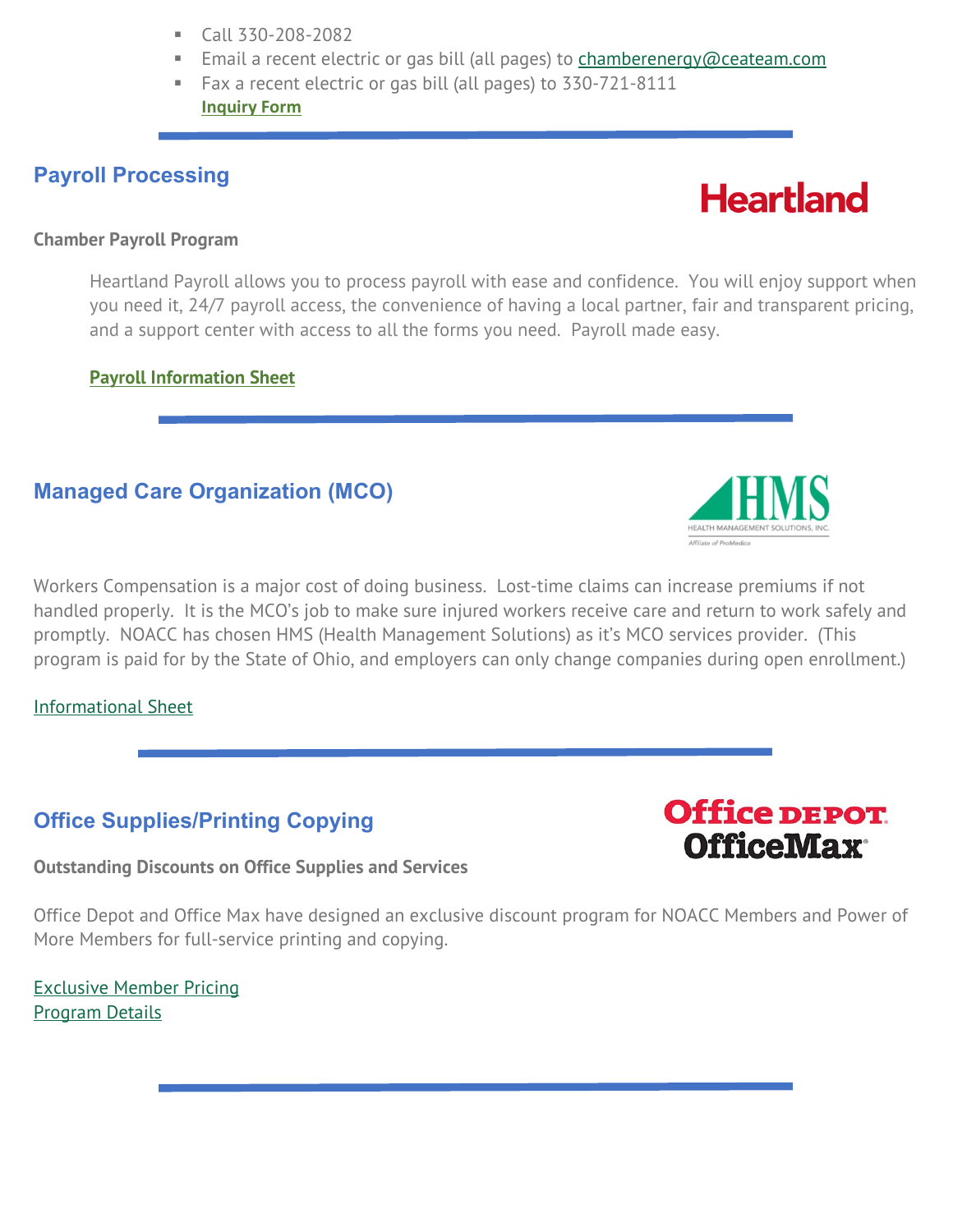# **BWC Third Party Administrator (TPA)**



Save on Workers' Compensation Premiums with a Trusted Team in Paramount Preferred Solutions. Endorsed by NOACC's Endorsed BWC Third Party Administrator since 2008

PPS Service Promise:

- o Receive Highest Qualified Group Rating Discounts
- o FMLA and Unemployment Services Available
- o Owned and Operated in Ohio
- o Expert Claims Management and much more

To a quote request, download return the **[PPS AC3](https://noacc.org/wp-content/uploads/2020/05/PPS-NOACC-One-Page-Flyer.pdf)** form or completed online **[here](https://www.yourworkplacesolutions.com/forms/get-a-quote-2020)**.

Contact Peter Young for a FREE quote. **[Peter.Young@ParamountPreferredSolutions.com](mailto:Peter.Young@ParamountPreferredSolutions.com)**

# **Chamber Shipping Program**

| <b>Partner &gt;</b><br>Ship<br>your shipping connection            |
|--------------------------------------------------------------------|
| <b>YRC</b><br><b>TForce</b><br>FedEx.<br><b>Freight</b><br>FRETCHT |
| ESTES<br>ArcBest<br>LTL Freight                                    |
| <b>XPOLogistics Rt/L</b> CARRIERS                                  |

Chamber members receive exclusive discounts on inbound and outbound shipments of all sizes through the **NOACC [Shipping Program](https://www.partnership.com/micro-site/index/89NOACC?utm_source=association&utm_medium=description&utm_campaign=NOACC(8728))**, managed by PartnerShip®. Ship smarter with this free member benefit.

- Save on small package shipping with discounts of 45% on FedEx Express and 25% on FedEx Ground.
- Reduce your LTL freight costs and easily rate shop with TForce Freight, Saia, YRC Freight, and many others.
- Benefit from partial and full truckload options for shipments that need added reliability and security or require specialized equipment.
- Improve your supply chain efficiency with affordable contract or on-demand warehousing.

### **Get Started**

**[Enroll in the NOACC Shipping Program](https://www.partnership.com/micro-site/enroll-now/89NOACC?promo_code=8728&utm_source=association&utm_medium=description&utm_campaign=NOACC(8728))** today to start saving. For members who are already using the program, but don't have the current FedEx discounts, make sure you re-enroll to receive the improved pricing. If you have any questions about using the program or would like a quote, PartnerShip is available to help.